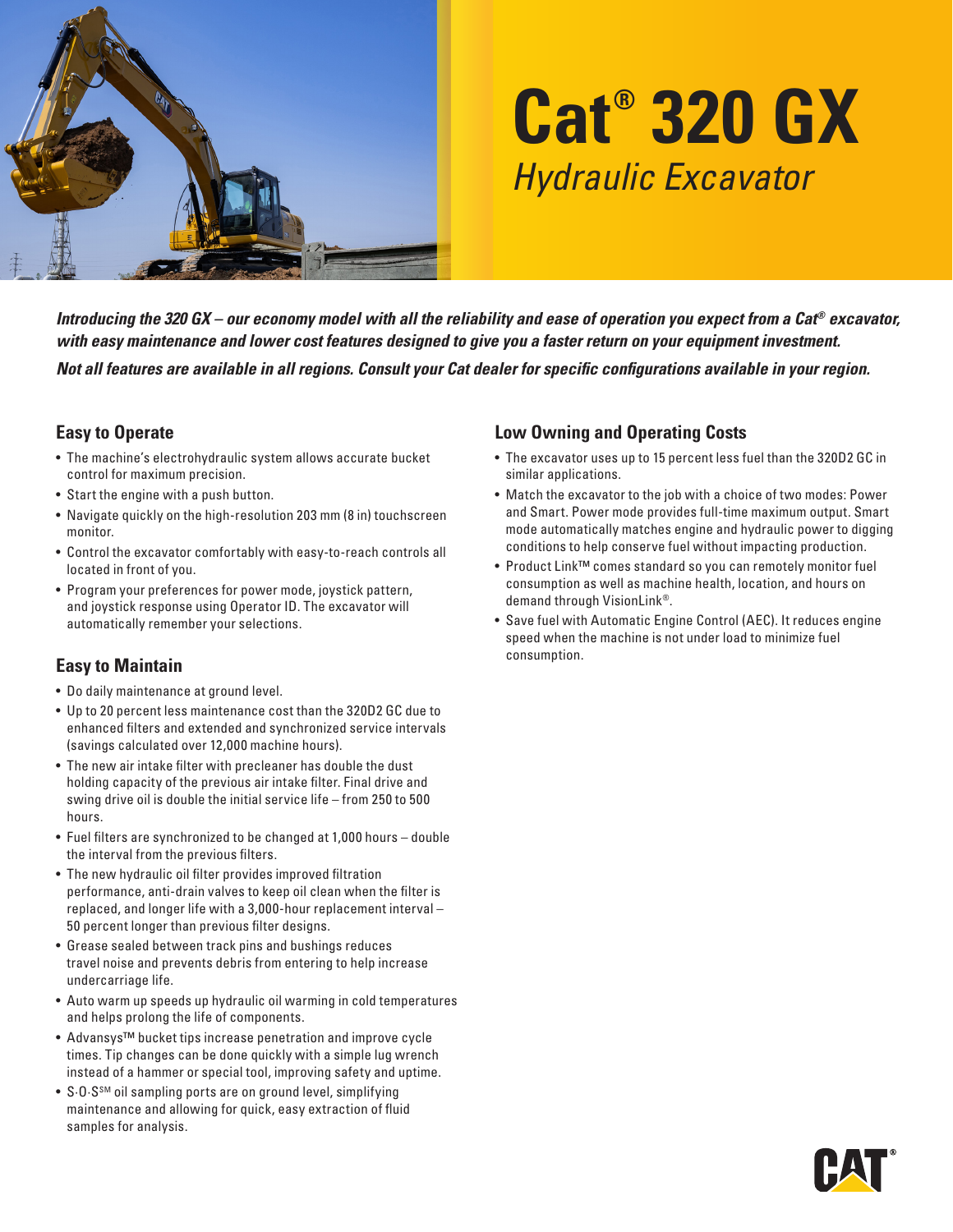#### **Reliable Performance**

- A versatile machine that performs well in bucket and hammer applications.
- Booms and sticks are robotically welded and checked ultrasonically to ensure maximum durability.
- Reliable and durable and built on classic, proven components.
- The Cat C4.4 engine and electrohydraulic system work in sync to help you move plenty of material with less fuel burn.
- Fast cycle times give you excellent productivity.
- A hammer-ready valve is standard for added versatility.
- Two levels of fuel filtration protect the engine from contaminated diesel fuel.
- Cat undercarriage is built strong to absorb jobsite stresses for enhanced performance and durability.
- General duty buckets are designed for fast material discharge and cleaning.
- Work up to 4500 m (14,760 ft) above sea level with engine power derate above 3000 m (9,840 ft).
- Standard high-ambient temperature capability is 52°C (125°F) with cold start capability at -25°C (-13°F).

## **Work in Comfort**

- The cab has a wide seat that adjusts to suit individual operator preferences.
- Standard automatic climate control helps keep you comfortable all shift long.
- Excellent work site visibility from the cab enhances productivity and safety.
- Optimized low-effort joystick controls reduce operator fatigue.
- Convenience features include a radio, auxiliary port for headphones, and a USB port for connecting and charging devices; a 24V DC outlet makes phone charging even faster.
- Use the radio's Bluetooth® technology to make hands-free calls.
- The cup holder and storage space in front of the controls can hold large cups and wide cell phones; storage behind the seat can hold a large lunchbox and other items.

## **Enhanced Safety**

- Access daily maintenance points from ground level with the exception of the engine oil level – no need to climb on top of the excavator to check filters or grease linkage.
- Enjoy great visibility into the trench, in each swing direction, and behind you with the help of smaller cab posts and larger windows.
- An optional rearview camera enhances visibility.
- Anti-skid plating on the service platform helps prevent slipping.
- The handrails meet ISO 2867:2011 requirements for added safety.
- Keep your excavator secure with Operator ID. Use your PIN code on the monitor to enable the push button starting feature.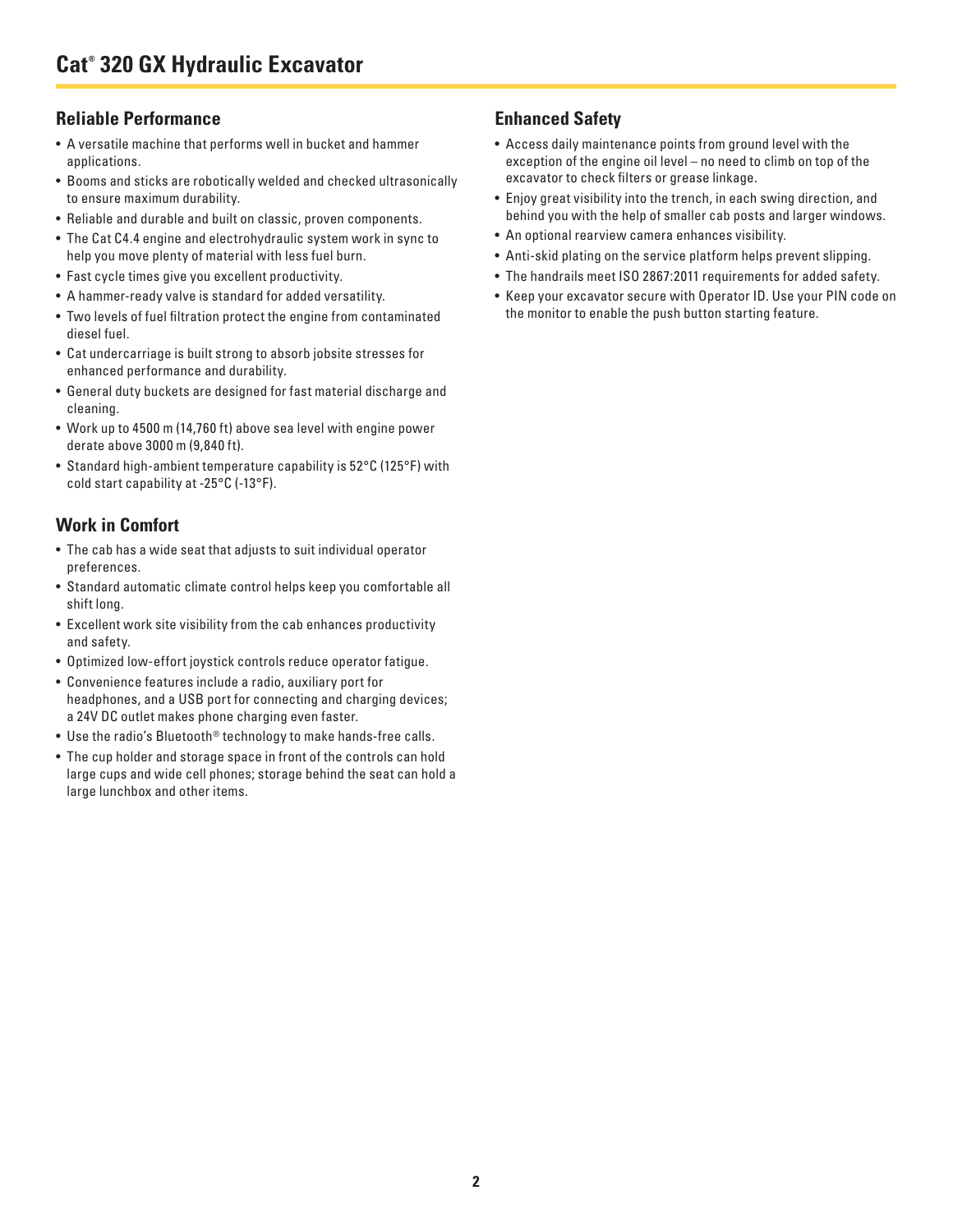#### **Standard and Optional Equipment**

Standard and optional equipment may vary. Consult your Cat dealer for details.

|                                                        | <b>Standard</b> | <b>Optional</b> |
|--------------------------------------------------------|-----------------|-----------------|
| <b>BOOM AND STICKS</b>                                 |                 |                 |
| 5.7 m (18'8") Reach boom                               |                 |                 |
| 2.5 m (8'2") Reach stick                               |                 | $\mathcal{N}^1$ |
| 2.7 m (8'9") Reach stick                               | $\sqrt{2}$      |                 |
| <b>CAB</b>                                             |                 |                 |
| Sound suppressed with viscous mounts                   | ✓               |                 |
| High-resolution 203 mm (8") LCD<br>touchscreen monitor |                 |                 |
| Mechanically adjustable seat with<br>headrest          |                 |                 |
| Automatic bi-level air conditioner                     |                 |                 |
| Keyless push-to-start engine control                   |                 |                 |
| Floor-mounted adjustable consoles                      |                 |                 |
| 1-button joystick                                      |                 |                 |
| 3-button joystick                                      |                 | ✓               |
| AM/FM radio with Bluetooth <sup>®</sup> and USB        | ✓               |                 |
| 24V DC outlet                                          | ✓               |                 |
| Cup holder and storage compartments                    | ✓               |                 |
| 70/30 tempered glass windshield                        | ✓               |                 |
| Upper radial wiper with washer                         |                 |                 |
| Openable steel hatch                                   | ✓               |                 |
| Dome light                                             | ✓               |                 |
| Washable floor mat                                     |                 |                 |
| <b>CAT TECHNOLOGY</b>                                  |                 |                 |
| <b>Cat Product Link</b>                                | ✓               |                 |
| <b>ELECTRICAL SYSTEM</b>                               |                 |                 |
| 950 CCA maintenance-free batteries (x2)                | ✓               |                 |
| Electrical disconnect switch                           | ✓               |                 |
| LED chassis and cab lights                             | ✓               |                 |
| LED left-side boom light                               |                 |                 |
| LED right-side boom light                              |                 | $\sqrt{3}$      |
| <b>ENGINE</b>                                          |                 |                 |
| Two selectable modes: Power, Smart                     |                 |                 |
| Up to 4500 m (14,764 ft) altitude capability           |                 |                 |
| 52°C (125°F) high-ambient cooling<br>capacity          |                 |                 |
| -25°C (-13°F) cold start capability                    | ✓               |                 |
| Electric fuel priming pump                             |                 |                 |
| Two-stage fuel filtration system                       |                 |                 |
| Sealed double-element air filter with<br>precleaner    |                 |                 |

| <b>Standard</b><br><b>Optional</b> |                                                         | <b>Standard</b> | <b>Optional</b> |
|------------------------------------|---------------------------------------------------------|-----------------|-----------------|
|                                    | <b>HYDRAULIC SYSTEM</b>                                 |                 |                 |
| ✓                                  | Electronic main control valve, hammer                   | ✓               |                 |
| $\checkmark$                       | ready                                                   |                 |                 |
| $\sqrt{2}$                         | Back-to-back electronic pump                            | ✓               |                 |
|                                    | Boom and stick regeneration circuits                    | ✓               |                 |
| ✓                                  | Automatic hydraulic oil warm up                         | ✓               |                 |
|                                    | Automatic two-speed travel                              | ✓               |                 |
|                                    | <b>Hammer lines</b>                                     |                 | ✓               |
| ✓                                  | Hammer return filter                                    |                 | $\sqrt{1}$      |
|                                    | <b>SAFETY AND SECURITY</b>                              |                 |                 |
| ✓                                  | Anti-skid plating with countersunk bolts                | ✓               |                 |
| ✓                                  | FOGS with matching lights                               |                 | ✓               |
| ✓                                  | Handrail and handhold                                   | ✓               |                 |
| ✓                                  | Lockable external tool/storage box                      | ✓               |                 |
| ✓                                  | Rearview camera                                         |                 | ✓               |
| ✓                                  | Signaling/warning horn                                  | ✓               |                 |
| ✓                                  | Hydraulic lockout lever                                 |                 |                 |
| ✓                                  | Travel alarm                                            |                 | $\sqrt{3}$      |
| ✓                                  | <b>SERVICE AND MAINTENANCE</b>                          |                 |                 |
| ✓                                  | Grouped engine oil and fuel filters                     | ✓               |                 |
| ✓                                  | Radiator screen                                         |                 | ✓               |
| ✓                                  | Scheduled Oil Sampling (S.O.S) ports                    | ✓               |                 |
| ✓                                  | <b>UNDERCARRIAGE AND STRUCTURES</b>                     |                 |                 |
|                                    | 600 mm (24") triple grouser track shoes                 |                 |                 |
| ✓                                  | 790 mm (31") triple grouser track shoes                 |                 |                 |
|                                    | Grease lubricated track link                            | ✓               |                 |
| ✓                                  | Center track guiding guard                              | ✓               |                 |
| ✓                                  |                                                         |                 |                 |
| ✓                                  |                                                         | ✓               |                 |
|                                    | <b>Bottom</b> guards                                    | ✓               |                 |
| ✓                                  | Travel motor guards<br>3600 kg (7,940 lb) counterweight | ✓               |                 |

1 *Africa, Middle East, CIS and South America only.*

<sup>2</sup>*Standard Indonesia and Southeast Asia.*

<sup>3</sup>*Standard South America.*

**Not all features are available in all regions. Please check with your local Cat dealer for specific offering availability in your area.** For additional information and additional regional offerings, refer to the Technical Specifications brochure available at *www.cat.com* or your Cat dealer.